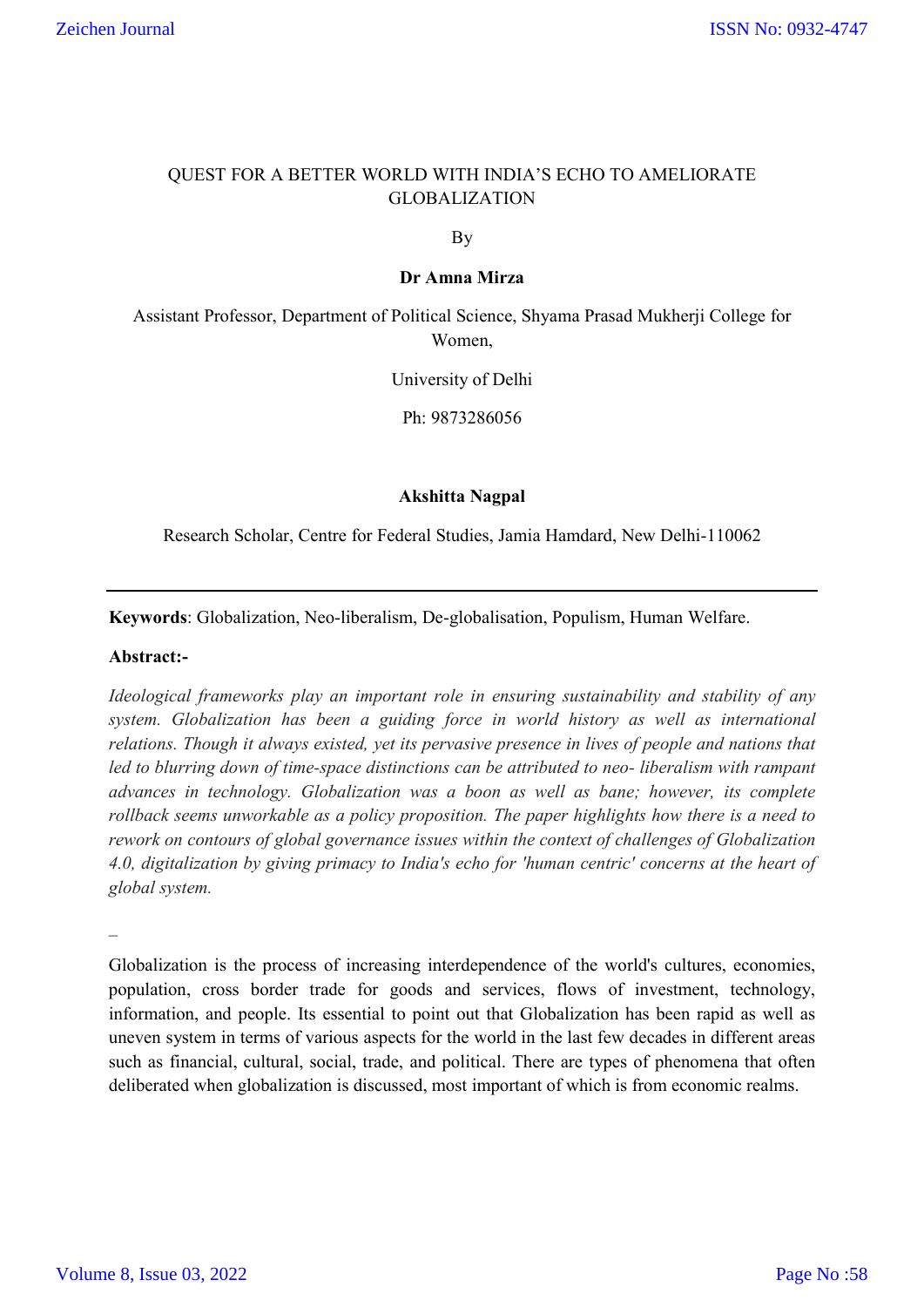First wave of globalization (19th century-1914) has been traced with rise of Great Britain and emergence of innovations like the steam engine, industrial weaving machine, it signaled the era of the First Industrial Revolution. The end of second world war, technological advances in cold war, rise of world wide web, development of contours of global economy have been seen as Second and third wave of globalization. With the end of Cold War, Globalization driven by neo liberal perspectives became the hegemonic phenomenon in world history. Rise of digital products, e-commerce, digital services, 3D printing, artificial intelligence, internet of things, are main forces of the apparatus of Globalization  $4.0<sup>1</sup>$ 

# **Globalization, Neo Liberalism & technology**:-

Globalization has impacted different areas of the world. Researchers, scholars, and theorists have described this concept and its impact differently. The hyper-globalist approach has described it in terms of a new saga. The logic has been underpinned by the neo-liberal agenda which perceives globalization as a force to facilitate working of open market. The study of Hameed *et a*l. (2021) suggested that neo-liberalism implies meeting the needs of the market, promoting technological growth through education, and knowledge, job training, activities for growing revenue.

Neo-liberalism stands on the assumption that economic aspects benefit from globalization. On the other hand, Marxists & neo-Marxist argue that globalization is promoting inequality amongst countries. Along with this, it is also argued that globalization created an imbalance in the local economy and developing countries are suffering discrimination due to this. Neo-Marxist approach also opine that that the misbalance is coming from the dependency patterns which have transformed politics, culture, economy, and other related disciplines. The sceptical approach does not perceive globalization as a novel process rather says that trade existed worldwide even before.

The transformational perspective argues that it is impacts people's satisfaction, emotional wellbeing, happiness, and health (Mazzucato *et al*. 2017). It explains the inconsistency of the division of labour worldwide. Worker mobility has reduced the financial crisis, recession and slow recovery made things worse. US, UK, European countries' economies are boosting and getting full-fledged benefits of globalization (Pinkus*et al.* 2021). On top of that, digitalization makes it easier to join the marketplaces. Small to big size organizations now can participate in the global trade and start up new businesses.

**.** 

<sup>&</sup>lt;sup>1</sup> Peter Vanham, A brief history of Globalisation, World Economic Forum, 17 January 2019,https://www.weforum.org/agenda/2019/01/howglobalization-4-0-fits-into-the-history-of-globalization/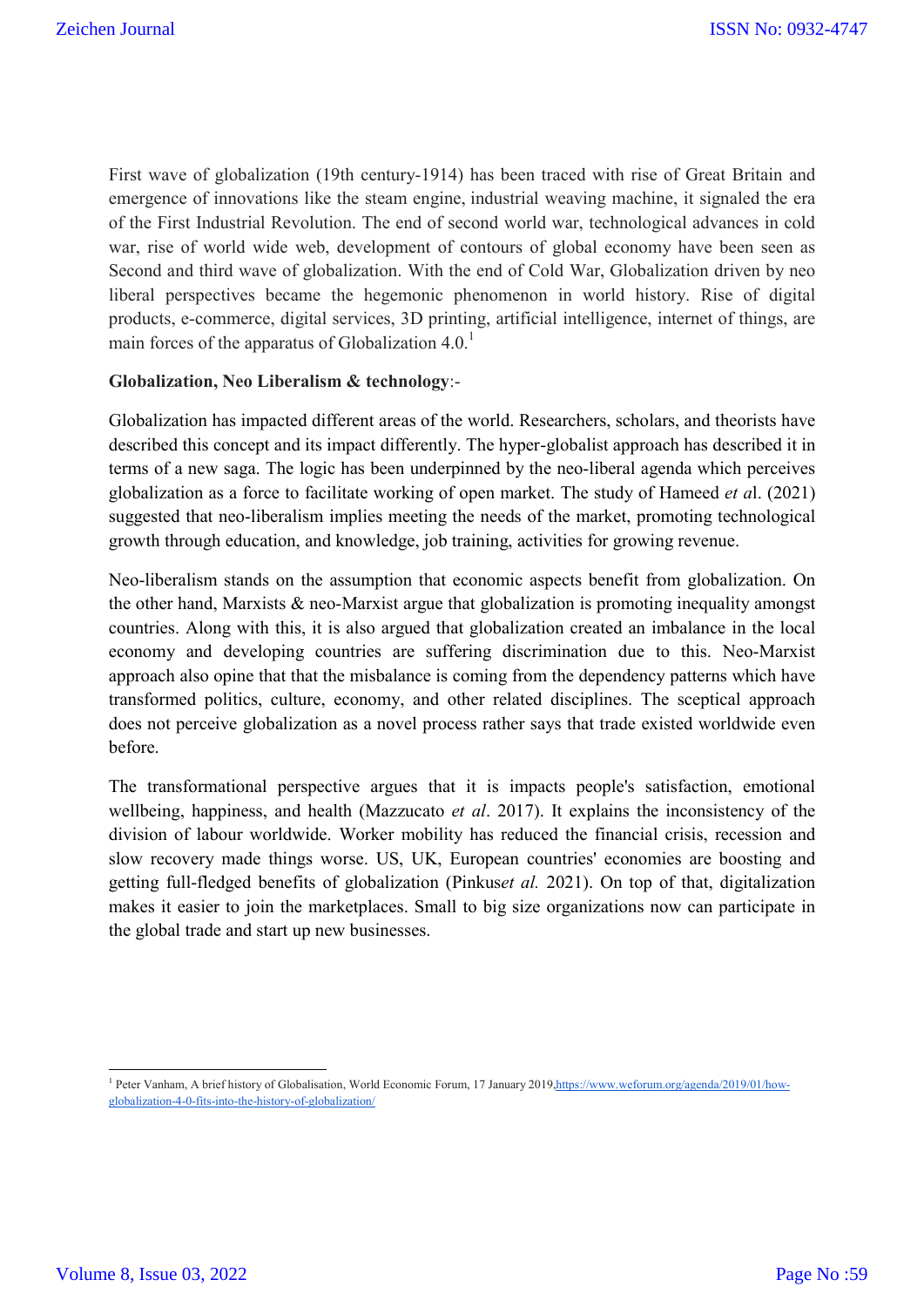## **Globalization and economy**



## **Figure 1: Financial condition due to globalization**

(Source: PIIE, 2021)

Globalization encourages countries to produce their best items and specialized items with home grown resources. This concept makes production more promising, efficient for economic growth. grown resources. This concept makes production more promising, efficient for economic growth.<br>It can lower the prices of goods and services and make them more affordable for lower-income households (PIIE, 2021). Technological advancement and digitalization have created opportunities for companies to reach more customers, wider markets and get higher returns. is countries to produce their best items and specialized items with home-<br>neept makes production more promising, efficient for economic growth.<br>If goods and services and make them more affordable for lower-income<br>21). Tech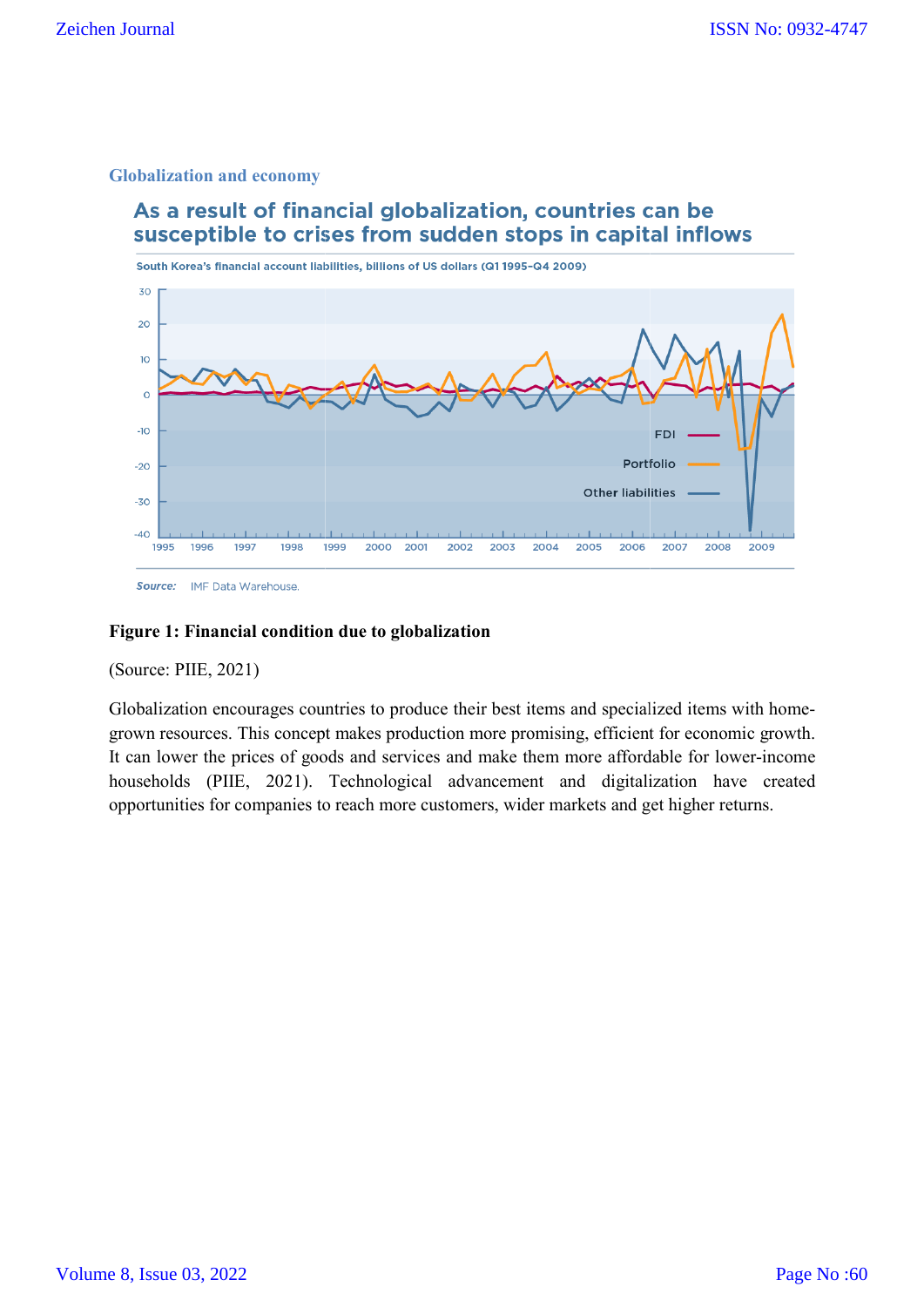

# Major economies dropped tariff rates and kept them low

Note: Shows world's ten largest economies, 2016. Rates are weighted by trade value. Dotted lines indicate years when data are not available. **Source:** World Bank DataBank

# **Figure 2: Major economic dropped tariff rates ajor economic**

## (Source: PIIE, 2021)

The paper of Held *et al*. (2007) explained that global ethics needs to be built on the premise of "duty of care" beyond borders. What makes this important when one notes that there are concerns about disequilibrium in ecosystems, from disruptions to global warming, climate change, which is endangering the lives of human beings. Neo-liberalism held that global like extreme poverty, inequality as traditional conditions that would be solved when ma market-led global modernization comes. It argued that economic globalization establishes a more stable and peaceful world because of enduring interdependence & trickle down of benefits with operation of markets. built on the premise of<br>t when one notes that there are<br>ons to global warming, climate<br>liberalism held that global issues

The working of market forces was contested as in this dimension, Globalization was found to have supranational implications. Placing national constraints on domestic division of powers, gains limited to few, rise of detached e econo-political elites, were factors highlighted in various arguments of de-globalisation in the ideas concerning populism. It was pointed out that is mandatory to enlist people's concerns in global and domestic policy agenda. lization establishes a more stable and<br>ckle down of benefits with operation<br>mension, Globalization was found to<br>nts on domestic division of powers,<br>, were factors highlighted in various<br>lism. It was pointed out that a rebo

Globalism works in tandem with the network of connections for multi-continental distance. The backlash against failings of outcomes of working of globalisation led to the onus towards backlash against failings of outcomes of working of globalisation led to the onus towards<br>change. It was pointed that global governance architecture requires modification and popular demand that taking back the control from global forces was seen necessary (Weforum, 2021). It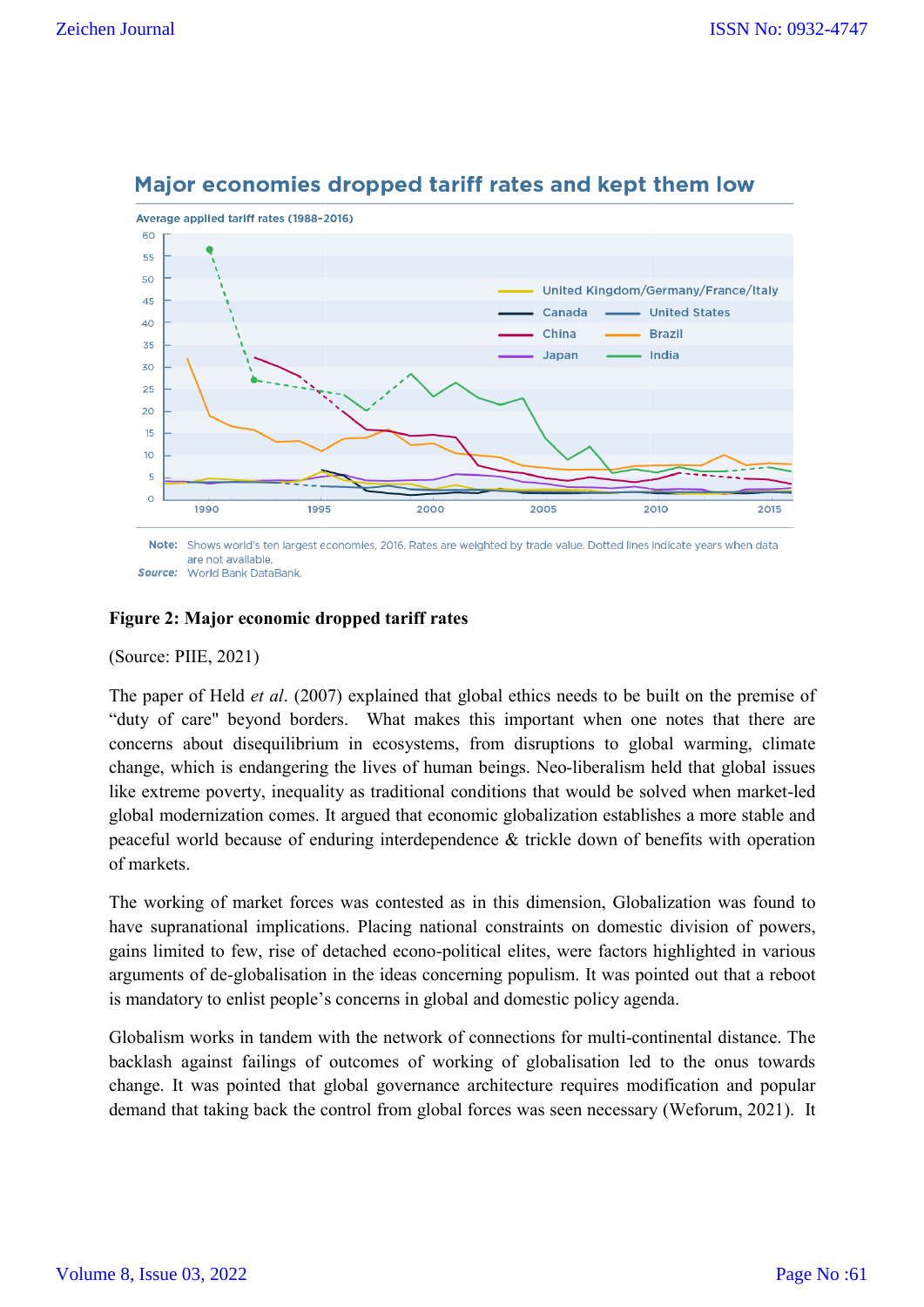was pointed out that ray of hope to restore the sovereignty of the world does not come with closing off the economies with nationalist politics and protectionism, rather a new social compact is necessary. Further, it must be also understood that globalism has become thicker than before (Higgott and Richard, 2018).

## **Misplaced agenda of neglect of values in economic gains stride**:-

Neo-liberalism existed even before the cold war. However, in the post-cold war era, the idea that there must be increase in individual freedom in the economic sphere, with withdrawal of state intervention, was prominently noticed. Though globalization has much more to it, yet one cannot ignore the paramountcy of neo-liberalism within its sphere. Further, various policy measures of neo-liberalism like privatization disinvestment, have been complex as well for several nation states. Globalization changed the terrain of International Relations (IR). Further, because of increased inter-relationships, deepening of ties, concepts in IR like power, security etc., are seen in multidimensional perspective.

The realist perspective gave primary to states. The idea of national interest was seen in unilinear manner where military security meant safe borders. However, there are different stakeholders for states agenda now. The study and action arena of IR cannot be limited to militarily endeavor only. Globalization did retain the sphere of influence of state; however, market operated at a level above in this bargain. The blatant working of market forces led to more vulnerability for the common masses. It is here where globalization has been seen to have caused major conflicts, where too much focus on quantitative economic gains, led to ignorance of human values in its working. It has been pointed out that it's not only about trans-border contacts, but that diffusion of powers, porous borders made the common people feel alienated in this realm. With respect to conflictual side of IR as realism maintains, even in economic globalization, the rise of competition states competing for markets & profits cannot be ignored.

Globalization has given an important context to post-cold war IR. It may have led to one sided gains, yet that does not mean the idea that one calls for ending it. As a framework to understand IR, globalization did point towards follies in assumptions of realism. However, one needs to dwell deeper here as lack of comers towards normative ideas has been a significant backlash cause for popular needs with reference to IR. Constructionist perspective has highlighted how ideas and norms are important for agenda setting in IR. New framework of an 'engaged theory of globalization' has been called for to comprehension of global challenges<sup>2</sup>.

## **Populism & the ideological challenges for Globalization**:-

**<sup>.</sup>** <sup>2</sup> For further discussion on this idea, Manfred B. Steger, Paul James,Globalization Matters: Engaging the Global in Unsettled Times,Cambridge University Press, 2019.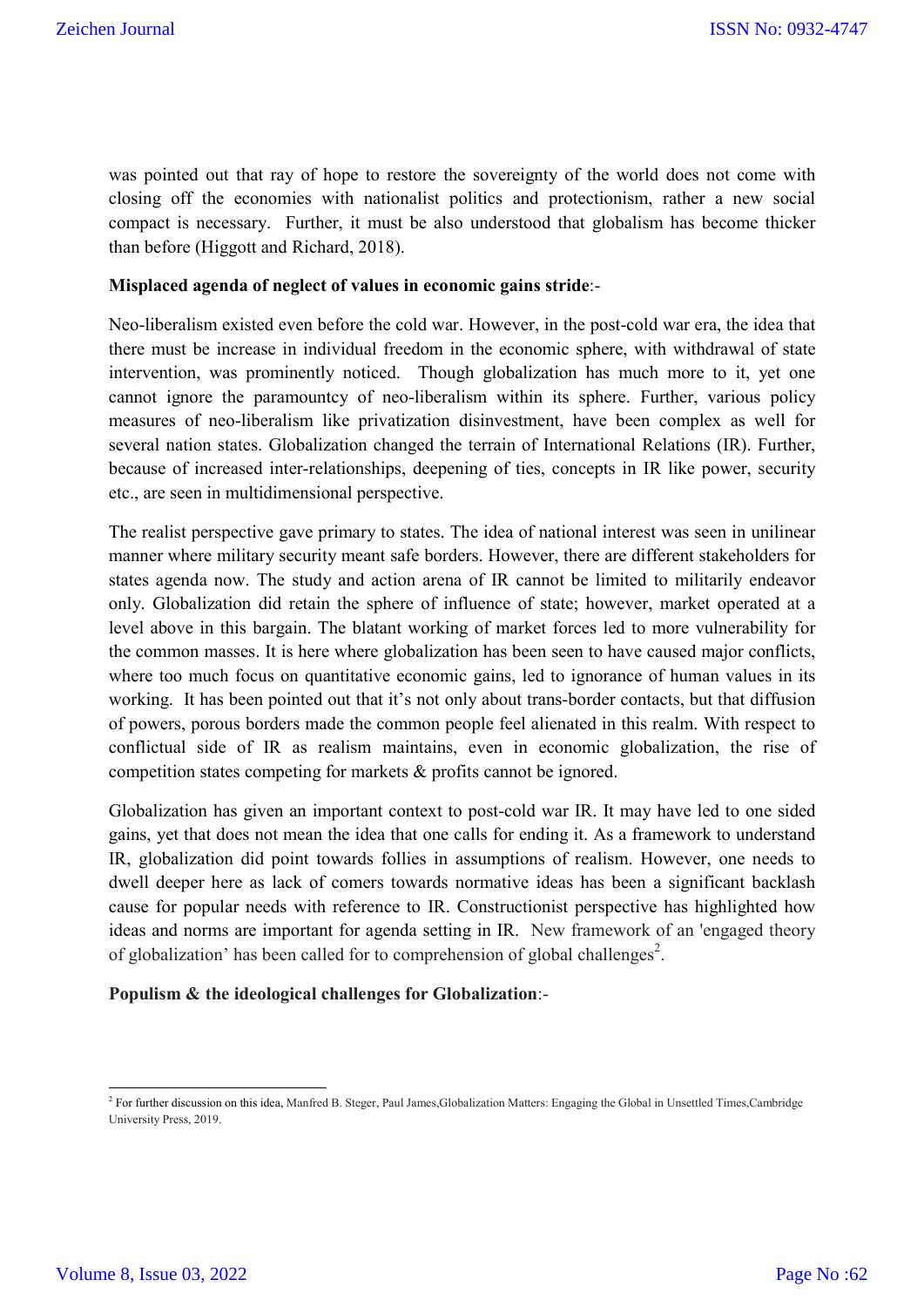Populism as an approach seeks to appeal to the people premised upon the feeling of neglect. The authorities in power are often dubbed as anti-masses or elitist<sup>3</sup>. It is interesting to note that this similar concern about neglect of people issues has been pointed out for international relations as well. This is important to note as no longer International Relations exist in an isolated framework, what is global has an impact on households too.

Cambridge Dictionary defines populism with the focus on the idea that the former gets support by delivering to people their concerns. It is interesting to note that from Eastern Europe to United States of America, populism used the economic and international prism to assert the notion of justice at home. Further, one must note that populism is not new too; it existed in Athenian and Roman times as well. Like any political concept, populism is contested as well. As an attempt is made to imagine the alternative to populism, it must be based on correction in mistakes of the past. A folly of the past has been neglect of a dialogue in a communication tenor that people relate with. Herein too, reforming Globalization and future global governance narrative that caters to domestic polity, strike a similar chord.

## **New Framework: India's call for human centric globalisation**:

The work of Sivertsson*et al*. (2021) illustrated globalization and its heterogeneous impact on the different operational areas. Industrial and societal changes demand an advanced level of process and flow of information. The dynamics of globalization also account to explain the role of structural adjustment, policies, financial liberalization for growth and stability, the effect of FDI, behaviours of MNEs, innovation (Gupta and SatyaDev, 2012). We all know that clarion call for Globalization 4.0 has been done and it is suggested that it is better to perceive the situation from a realist or optimist rather than a pessimist's point of view (Weforum, 2021).

The cross-border movement has grown immensely in the area of trade; however, it was lamented that this growth was not well distributed. An example to be noted here is how technological skill biases, rising inequality, changes in immigration policies worked to disadvantage for lower-skilled workers (IISS, 2021). On the other side, one cannot ignore the gains too. The book of Steger *et al.* (2019) suggested that digitalisation outcome of globalisation is an actual gain in both volume and frequency of usages.

The context of Global Politics in contemporary times demands a deeper engagement and understanding of Globalization. When we look at nature of global conflicts like climate change, pandemics, disruption, looming challenges of industry 4.0 etc, isolation is not a wise strategy. Traditional mechanisms of globalization indeed have been questioned, but need of the hour is to channelize efforts to ensure future narrative of globalization garners benefits. Issues of global

**<sup>.</sup>** <sup>3</sup> Agustino Fontevecchia, School Of Populism, Forbes.com, 30 June 2021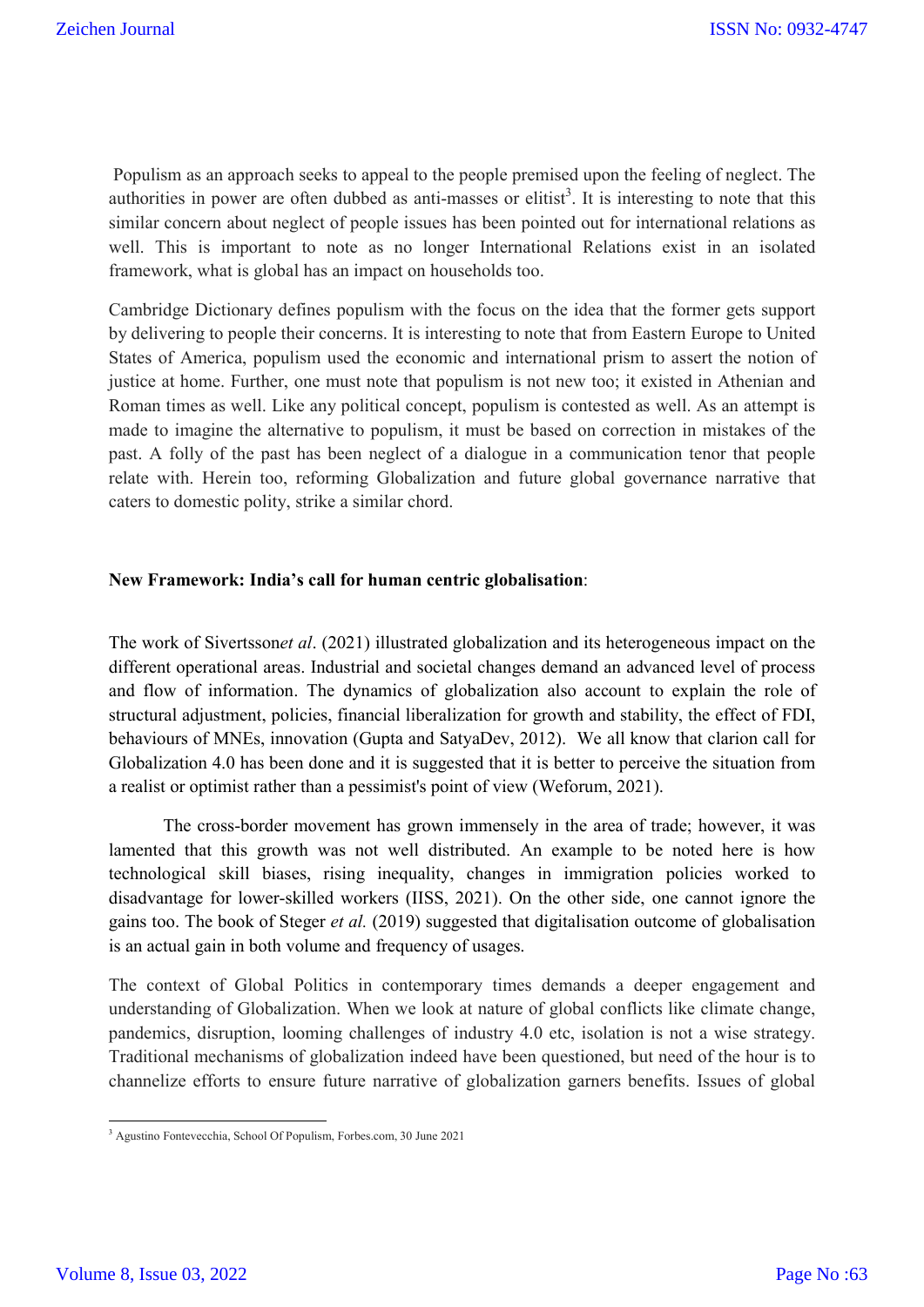governance have cross-border impacts and threats defy territorial norms, within 'a more integrated world are forcing nations to come together, even as elements of traditional globalization lose traction'<sup>4</sup> .

India has presented a novel idea to cater to challenges mounted by the pandemic. Time and time, when lack of idealistic narrative to drive global governance has been noted, and within this milieu India's call for and a "new type of human-centric globalization"<sup>5</sup>, to enhance the effectiveness of global multilateral system is worth pondering over. The idea that context of Global Politics, namely globalization, should work for people over profits, shall be useful with respect to factoring in individual concerns in international relations arena. India has been consistently urging nations at several international forums to rethink and reimagining the paradigm of international relations. Along with highlighting the need for reforming and empowering international organizations to work a strategy to deal with pandemics, there has been candid assertion by India calling for giving primacy to people's interest 'rather than balance the competing individual interests of a few'.<sup>6</sup>

Even in bilateral relations, India while giving importance to cherishing democracy, plurality and transparency, in its diplomatic avenues, it has called upon its partners to conceptualize how the partnership can play an important role in economic revival with disruption caused by pandemic and in developing a human-centered and humanity-centered globalization.<sup>7</sup>

Globalization - the process of interdependence & integration of ideas, goods, services, people, led to new challenges and opportunities for global realms. Though Globalization existed in the past also with the exchange of goods and services via the silk route, looking at the unprecedented level of scale and reach in the contemporary phase driven by neo-liberal ideas, it was indeed an aspect that led to new Contours in Global realms. The neoliberal perspective in international relations gave primacy to relative gains, the importance of non-state actors, as against the statist realist paradigm. The edifice of Globalization built on networks and interconnected paraphernalia of global trade, finance, markets, led to contested outcomes. At one point, it opened avenues of an open borderless world while at the other side there were criticisms of democratic deficit in various processes concerning Globalization. The world polity witnessed the rise of populism which drew its strength from the absence of people's centred agenda and accusations of elitist biases, in Globalization. Time and again, world leaders also affirmed the

**.** 

<sup>4</sup> TN Ninan, 'A new globalisation is taking shape, and it's good and bad news for India', The Print, 26 June, 2021, accessed on 21 July 2021

<sup>5</sup> Yashwant Raj, PM Modi calls for 'new type of human-centric globalisation' at UN event, 17 July 2020, Hindustan Times, New Delhi, accessed on 20 July 2021

<sup>6</sup> Elizabeth Roche, Conceptualise globalisation with humanity at centre: PM Modi at G20 virtual conference, Livemint.com, 27 March 2020, accessed on 19 July 2021.

<sup>7</sup> PM Modi Addresses India-EU Summit, Calls For Human-Centric Globalisation Amid Covid-19 Pandemic, .ABP News Bureau, 15 July 2020.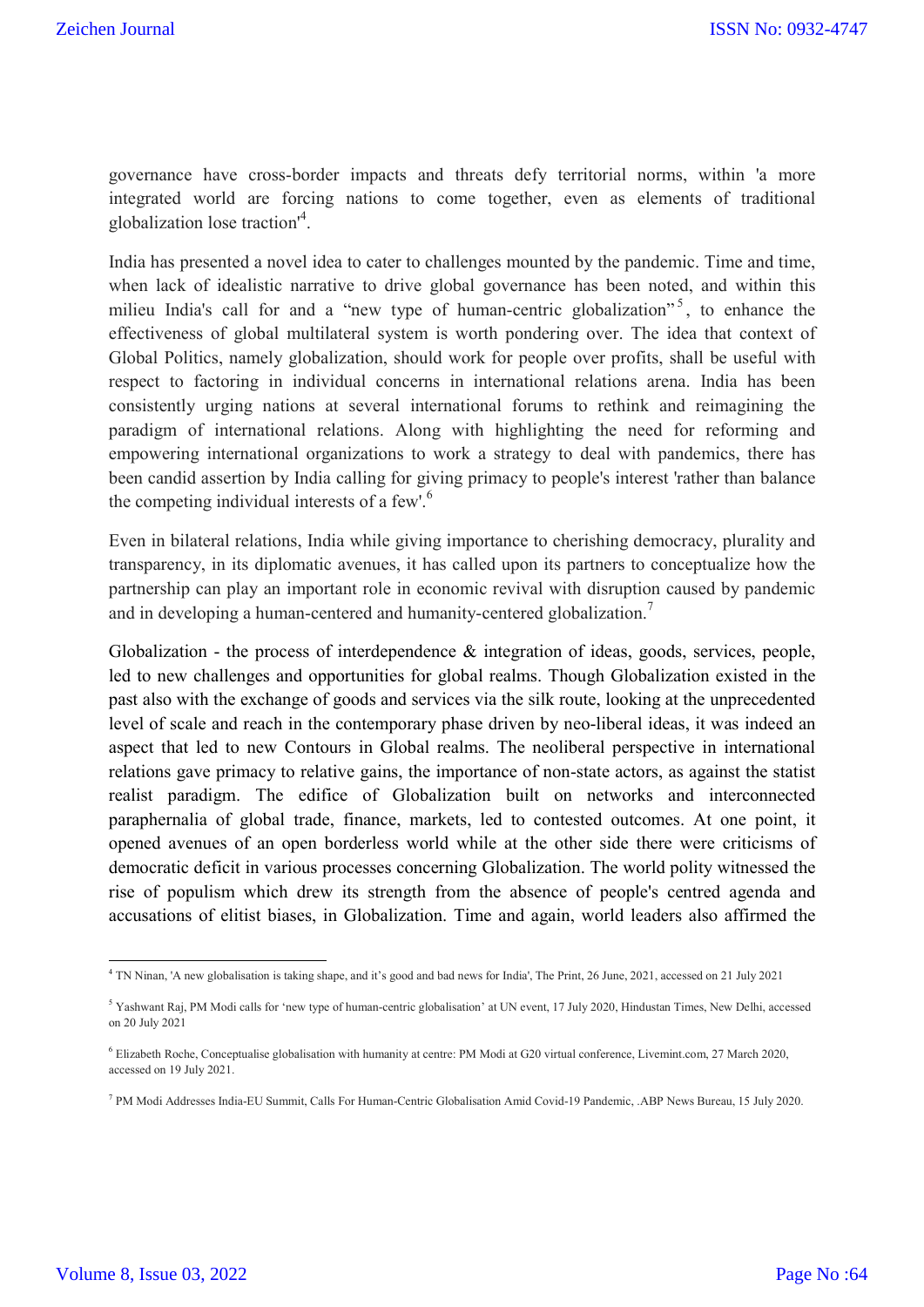market-oriented agenda of Globalization that placed human welfare at the back burner, as one of the issues that must be addressed. The paper attempted to present the argument that owing to changes in context, where the idea of security demands a people-centric approach namely factoring in health, economic, ecology as inputs  $\&$  national interest is multidimensional, its imperative that neo-liberalism which was a driving force of Globalization project also, needs to be reformed. Focus on profits over people led to huge challenges both at the national and international levels.

Dealing with any crisis at a time when global governance is witnessing heated debates between Globalization and De-globalisation- requires multidimensional strategy and multidisciplinary understanding of the problem, which underlines the important idea that the market agenda needs an informed paradigm for it to succeed. No doubt, globalization and the associated norm of globalism were always contested- as it did give gains yet one cannot overlook the losses in the trade-off. At one point, if the world witnessed the benefits of rampant flow of goods, services, trade, electronic capital, amongst others, then one cannot overlook the losses like new security threats whose impact cut across all borders. Yet one cannot miss out on the advantages offered by interdependence to only mitigate any crisis but also to appreciate the idea of other alternatives offered. This requires that the neoliberal perspective that underpins the web of global realms must be pondered over in an innovative fashion that balances human concerns and economic development.

## **Conclusion**:

Globalization or the process of interaction and integration led to new challenges as well as opportunities for global and national realms. Globalization has always existed in human civilization but however under present day circumstances owing to its rapid reach of its impact and huge scale of its operational dimensions, it has had both positive and negative responses. With rise of new technologies like artificial intelligence, robotics, are pointing towards rise of new phase of Globalization 4.0 or latest stage of globalization. Merits and demerits of Globalization with rise of new choices, global trade and investment apparatus juxtaposed with issues of equity, inclusivity, and sustainability have always been argued. However no one can deny that technology did shrink time and space and even in times of covid 19 pandemic, it was a driving force to sustain governance mechanisms. Globalization 4.0 is in preliminary stage only, wherein looking towards isolation is not wise option. The need of the hour for nation states across the globe is to deliberate and work towards building up frameworks for national and multinational action & co-operation that perceives the industry models, education, workforce issues, and ecology with a holistic approach. India's call for human centric approach towards globalization is indeed a worthy way to factor in global governance for a sustainable future of the planet.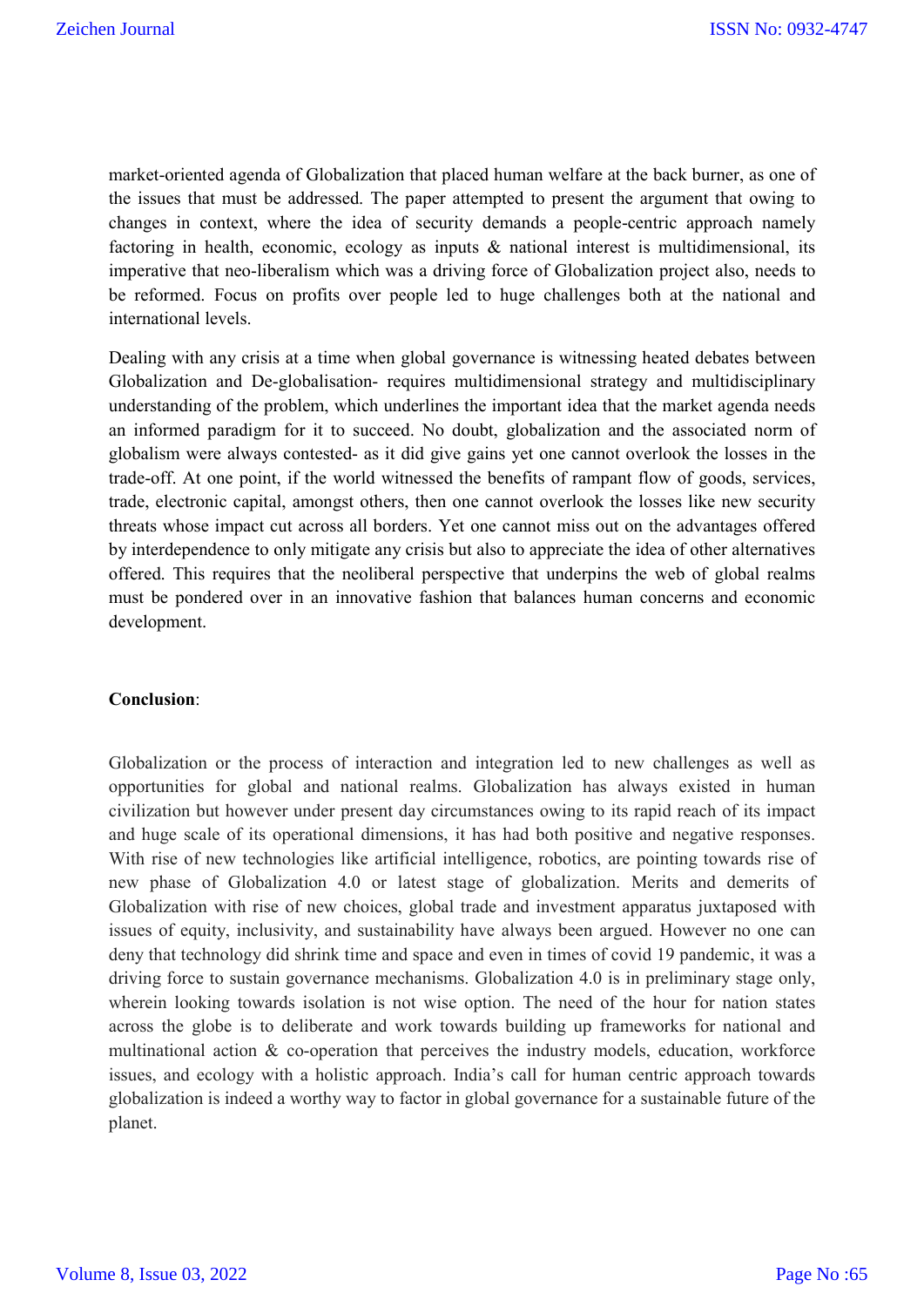# **Bibliography**

Beck, Ulrich. What is globalization?. John Wiley & Sons, 2018.

*CalléjaL.* (2020) "The Rise Of Populism: A Threat To Civil Society?". 2021. *E-International Relations*. https://www.e-ir.info/2020/02/09/the-rise-of-populism-a-threat-to-civil-society/.

Diplomatist. 2021. *"India'S Realist Foreign Policy: Present-Day Relevance".Diplomatist*.https://diplomatist.com/2020/10/20/indias-realist-foreign-policy-presentday-relevance/.

Foreign Policy. 2021. "*The Realist's Guide To The Coronavirus Outbreak".Foreign Policy*.https://foreignpolicy.com/2020/03/09/coronavirus-economy-globalization-virus-icurealism/.

Goldfischer, David. "EH Carr: a 'historical realist approach for the globalisation era."*Review of International Studies* 28, no. 4 (2002): 697-717.

Gupta, SatyaDev, ed. *Dynamics of globalization and development*. Vol. 59.Springer Science & Business Media, 2012.

Hameed, Kamran, NomanArshed, NaveedYazdani, and MubbasherMunir. "On globalization and business competitiveness: A panel data country classification."*Estudios De EconomíaAplicada* 39, no. 2 (2021): 1-27.

Held, David, and Anthony McGrew.*Globalization theory: Approaches and controversies*. Vol. 4.Polity, 2007.

Higgott, Richard. *"Globalism, populism and the limits of global economic governance."Journal of Inter-Regional Studies: Regional and Global Perspectives* 1, no. 1 (2018): 2-23.

Hindustan Times. 2021a. "*New Form Of Globalisation A Must Post-Covid: Shringla". Hindustan Times*.https://www.hindustantimes.com/india-news/new-form-of-globalisation-a-must-postcovid-shringla/story-44a5Cejpsa5gOUh74u8iXP.html.

Hindustan Times. 2021b. "PM Modi Calls For 'New Type Of Human-Centric Globalisation' At UN Event". *Hindustan Times*.https://www.hindustantimes.com/india-news/at-un-event-pmmodi-calls-for-new-type-of-human-centric-globalisation/story-vMI2uGlhp4N5RjuaWh0izJ.html.

IISS. 2021. "Globalisation, Populism And The Decline Of The Welfare State". *IISS*.https://www.iiss.org/blogs/survival-blog/2019/02/globalisation-populism-and-the-declineof-the-welfare-state.